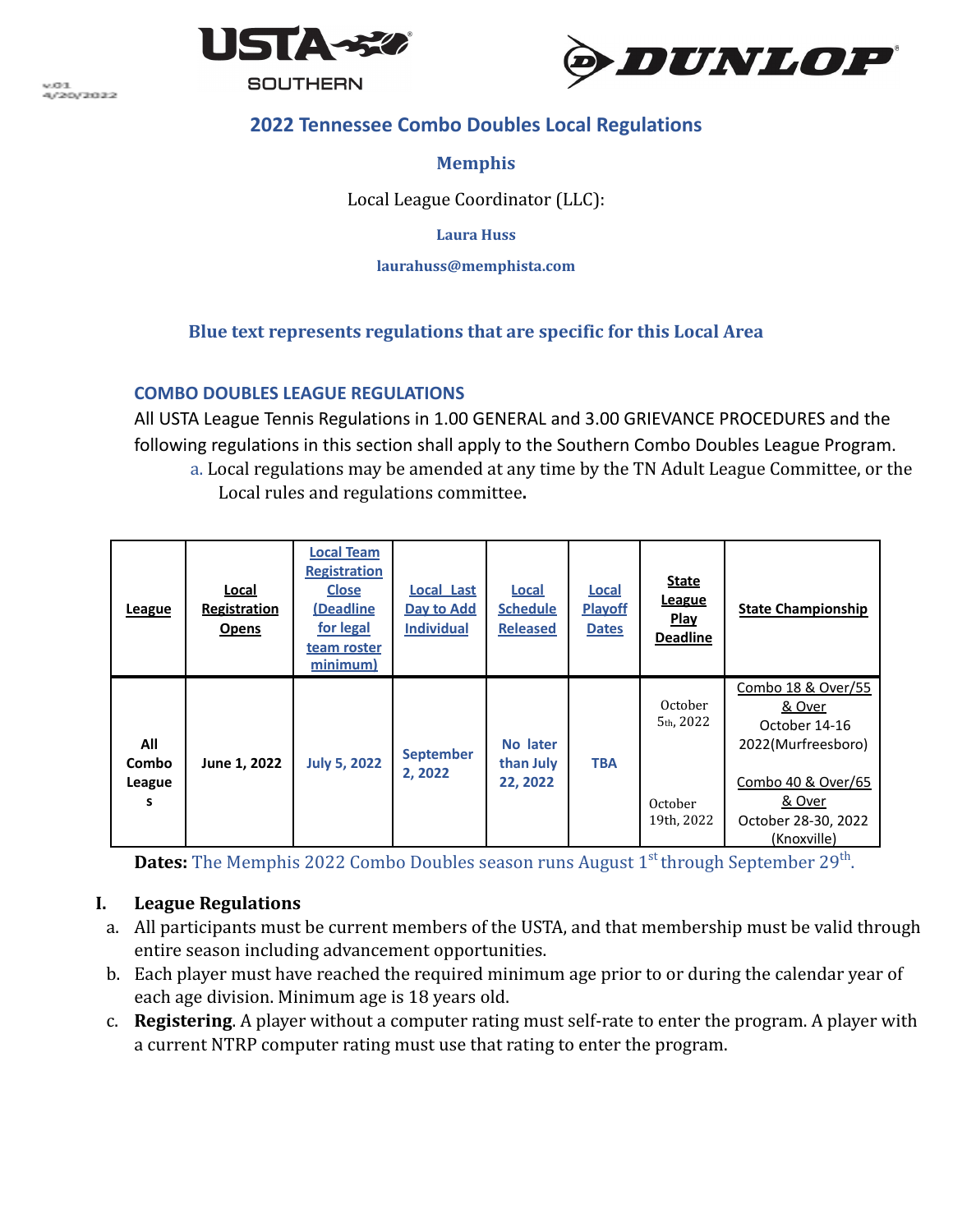



- d. **NTRP Rating Entry:** Players must accurately complete the Self-Rate Questionnaire in accordance with the National Tennis Rating Program. A Self-rating is valid for 2 years from the issue date or until replaced by a Year-End computer rating.
- e. Players may play on multiple teams so long as they are not playing on more than one team in the same local area, age division, and NTRP level.
- f. **Registration Fees:** Each player must pay a \$26 league fee for each team that he/she is joining and shall be paid at the time of registration. There will also be a \$3 fee paid to TennisLink at the time of registration. Total fee on TennisLink will be \$29 per registrant per team.
- g. **Refunds**: Players requesting a refund must do so by contacting the LLC. A refund may not be requested more than four days after the State League Play Deadline. All refunds will consist of the amount paid by a player for the USTA League (excluding TennisLink Fees) minus a \$4 fee. Only players that did not play a match in the league season and are not advancing to a state championship are eligible to request a refund.

| League | <b>Divisions</b> | <b>NTRP Levels</b>                               | <b>League</b><br><b>Format</b> | <b>Minimum</b><br>Number of<br><b>Players Required</b><br>For Legal Team | <b>Maximum number</b><br>of players allowed<br>on team roster |
|--------|------------------|--------------------------------------------------|--------------------------------|--------------------------------------------------------------------------|---------------------------------------------------------------|
| Combo  | 18 & Over        | 2.5 (straight), 5.5, 6.5, 7.5,<br>8.5, 9.5, 10.5 | 3 Doubles                      | 6                                                                        | 18                                                            |
|        | 40 & Over        | 5.5, 6.5, 7.5, 8.5                               | 3 Doubles                      | 6                                                                        | 18                                                            |
|        | 55 & Over        | 6.5, 7.5, 8.5                                    | 3 Doubles                      | 6                                                                        | 18                                                            |
|        | 65 & Over        | 6.5, 7.5, 8.5                                    | 3 Doubles                      | 6                                                                        | 18                                                            |

# **II. Southern Combo Divisions Offered:**

## **2.41A(1) Using combined NTRP levels, the combined NTRP level of the doubles team cannot exceed the combine NTRP rating level in which the players are competing.**

a. Each individual player's NTRP rating may be no more than **1.0** apart for levels 2.5, 5.5, 6.5, 7.5 (example: a 3.0 player and a 4.0 player may play 7.5). Each individual player's NTRP rating may be no more than **1.5** apart for levels 8.5, 9.5 and 10.5 (example: a 3.5 player and a 5.0 player may play 8.5).

| <b>NTRP</b><br>Level | Max<br><b>NTRP</b><br>Rating | <b>NTRP</b><br>Level | Max<br><b>NTRP</b><br>Rating |
|----------------------|------------------------------|----------------------|------------------------------|
| 5.5                  | 3.0                          | 8.5                  | 5.0                          |
| 6.5                  | 3.5                          | 9.5                  | 5.5                          |
| 7.5                  | 4.0                          | 10.5                 | 6.0                          |

*Each individual doubles team's combined NTRP ratings may not exceed the level entered.*

b. Divisions may be divided into two or more flights with a playoff at the end of local play to determine the **Memphis** champion. Players may play in only one flight of each NTRP level.

i. A level that has at least 12 teams may be subdivided into flights/brackets per the LLC's discretion. If a bracket has 5 or fewer teams, it will play each team more than once, for a double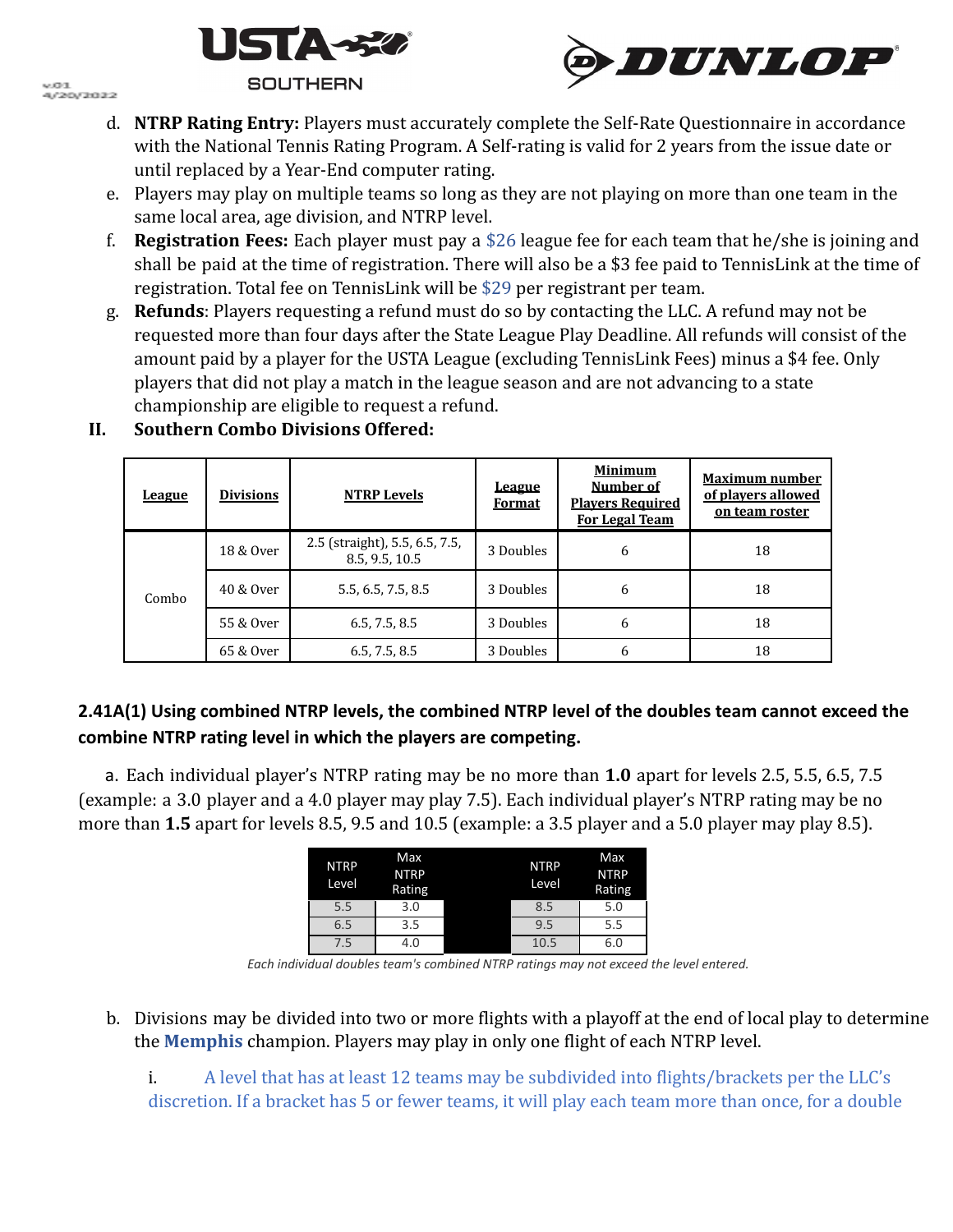

**COL** ......<br>4/20/2012



round robin. Each bracket is guaranteed at least 5 matches. Brackets with 6 or more teams are guaranteed a single round robin only. An option to add additional matches to a bracket of 6 will be considered if court availability allows. This option could include a random drawing to schedule some of the teams in a flight to play each other twice, but not a full double round robin. Another possible option would be to cross brackets and play teams in the opposite flight based on a random drawing.

c. Local areas that do not have a team signed up at any level of play at the registration deadline may have an additional month (unless the State League Play Deadline occurs first) to form a team, or a team may be formed at the approval of the State League Coordinator & the Championship Committee to advance straight to the USTA Tennessee Combo Doubles Championships. Teams may continue to add players per each local league's regulation. No individual may register for a local team roster after the State League Play Deadline.

## **III. Team Regulations**

- a. Each team shall appoint a captain to manage team activities and to represent the team in USTA League matters including Grievance matters. The captain is the person who is to communicate with the LLC, and serves as the liaison between the players and the LLC. Captains must have a valid email address and phone number listed in TennisLink.
- b. Captains MUST use the following format to name teams: City/Captain's Last Name. (Memphis/Huss).
- c. USTA Tennessee will have no residency requirements for teams that are in leagues with local play.
- d. For teams that advance directly to a USTA Tennessee State Championship, USTA Tennessee requires that at least 2 players of the team be residents of the local area from which that team is advancing.
- e. USTA Tennessee limits the number of players that may appear on a team roster. TN Combo Doubles allows 18 players per team. (See table in section III.)
- V. **League Play**-Dunlop is the official sponsor of Southern Combo Doubles. All matches are played without officials. The USTA official publication, The Code, shall be observed.
	- a. Both team lineups are to be exchanged at the scheduled match time, or before, if captains agree and are ready to play.
	- b. In the event of illness, injury, disqualification, or no-show of a player prior to the start of an individual match (once the lineup has been exchanged), a team may substitute a player in the affected position within the 15-minute default time, using a player not already listed on the lineup. The substitute player is entitled to a five-minute warm-up. If no such substitution can be made, the affected position only will be defaulted in local leagues.
	- c. For city playoffs, the USTA lateness rule will be enforced:
		- 1. Up to 5 minutes late loss of one game and loss of toss
		- 2. Between 5 minutes and 10 minutes loss of 2 games and loss of toss.
		- 3. Between 10 and 15 minutes loss of 3 games and loss of toss.
		- 4. Greater than 15 minutes default
	- d. There will be no coaching of any form allowed in Combo Doubles League matches.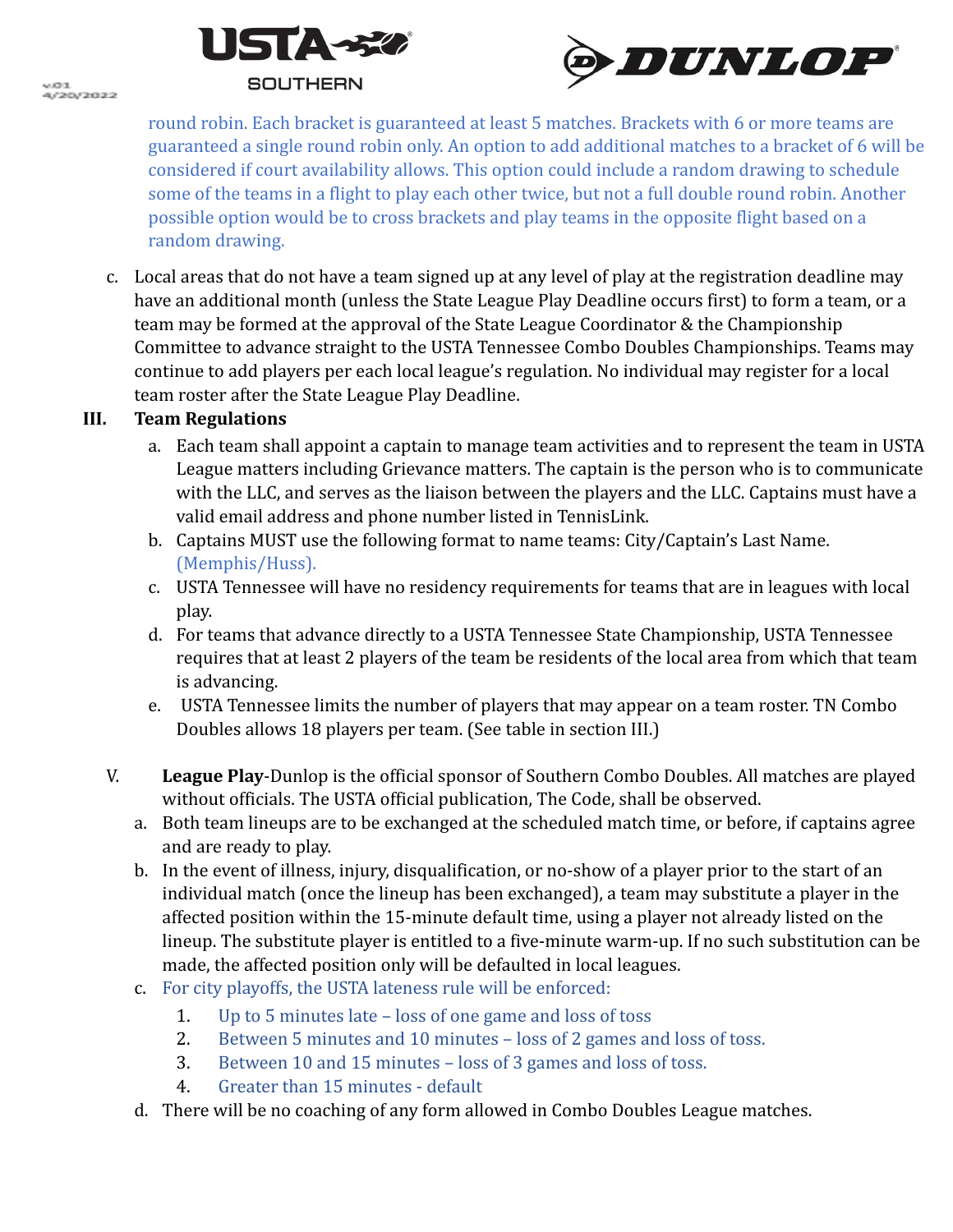

w.O.L ......<br>4/20/2012





- e. Cell phones must be turned off or silenced during play.
- f. Combo Doubles League matches in **Memphis** shall be the best of two sets with a Set Tiebreak (first to 7 by 2) used at 6 all in each set. In lieu of a third set, a Match Tiebreak (first to 10 by 2) will be played. The Coman Tiebreak Procedure will be used for all Set Tiebreaks and Match Tiebreaks. There will be a 2-minute set break at the end of each set, with no coaching allowed during the break.
- g. **Entering Scores.** Captains are responsible for entering and/or confirming match scores on Tennis Link. Captains need to verify and confirm the recorded match scores. All recorded scores will be final 48 hours from match time. If a mistake is made when entering scores and you have clicked out of scorecard on TennisLink, you will have to email the LLC with the match number and correction. **Only the LLC can make a change to the scorecard.** Any disputes must be made on TennisLink and the LLC must be notified by email before the 48 hours is up.

1. If scores are not entered into TennisLink within 48 hours, both captains may be subject to a local grievance and sanctions imposed by the Local Grievance Committee.

2. If a match has begun and a player has to retire due to injury or illness, the match score to the point of default will be recorded on the scorecard (i.e.; 6-2, 2-1, 15-15, retired).

- h. **Forfeits:** If a team plays a local match without a full lineup, forfeits must be taken at #3 doubles.
	- 1. Two out of the three courts must be played to constitute a legal match. For any reason other than inclement weather or USTA Championship play (see 4.ii. and 4.v. below), a legal match as defined above must be played on the originally scheduled match date and time.
	- 2. If a team shows up without the minimum # of players required for the team match based on the number of players present, or to be present, it will be a full team default in favor of the opponents. Please refer to National regulation 2.01C(5) on team default procedures.
	- 3. If a match must be forfeited, the name(s) of the forfeiting player(s) are not written on the scorecard. Only the names of the player(s) receiving the default. The written score shall be 6-0,6-0; as if the match had been played.
	- 4. If a captain knows ahead of time that he/she will forfeit an entire team match, he/she must notify the LLC Coordinator and the opposing team captain. If a team forfeits an entire team match and that forfeit affects the outcome of the local league, then all matches played by the forfeiting team will be removed from the standings. If the forfeiting team has no effect on the outcome of the local league, matches played by that team will stand and that team may be eligible to advance. These notifications must be done in a timely manner. For example if you know a week ahead of time that you will be defaulting an entire match, captain must not wait until the day before to notify the LLC or opposing captain. Once a captain has forfeited his/her entire match by contacting the LLC and/or the opposing captain, it becomes final.
		- i. If play is interrupted by weather, darkness, or other factors beyond the control of players, completed individual matches will stand as played. In the event that rain or inclement weather forces the cancellation and/or re-scheduling of a local league team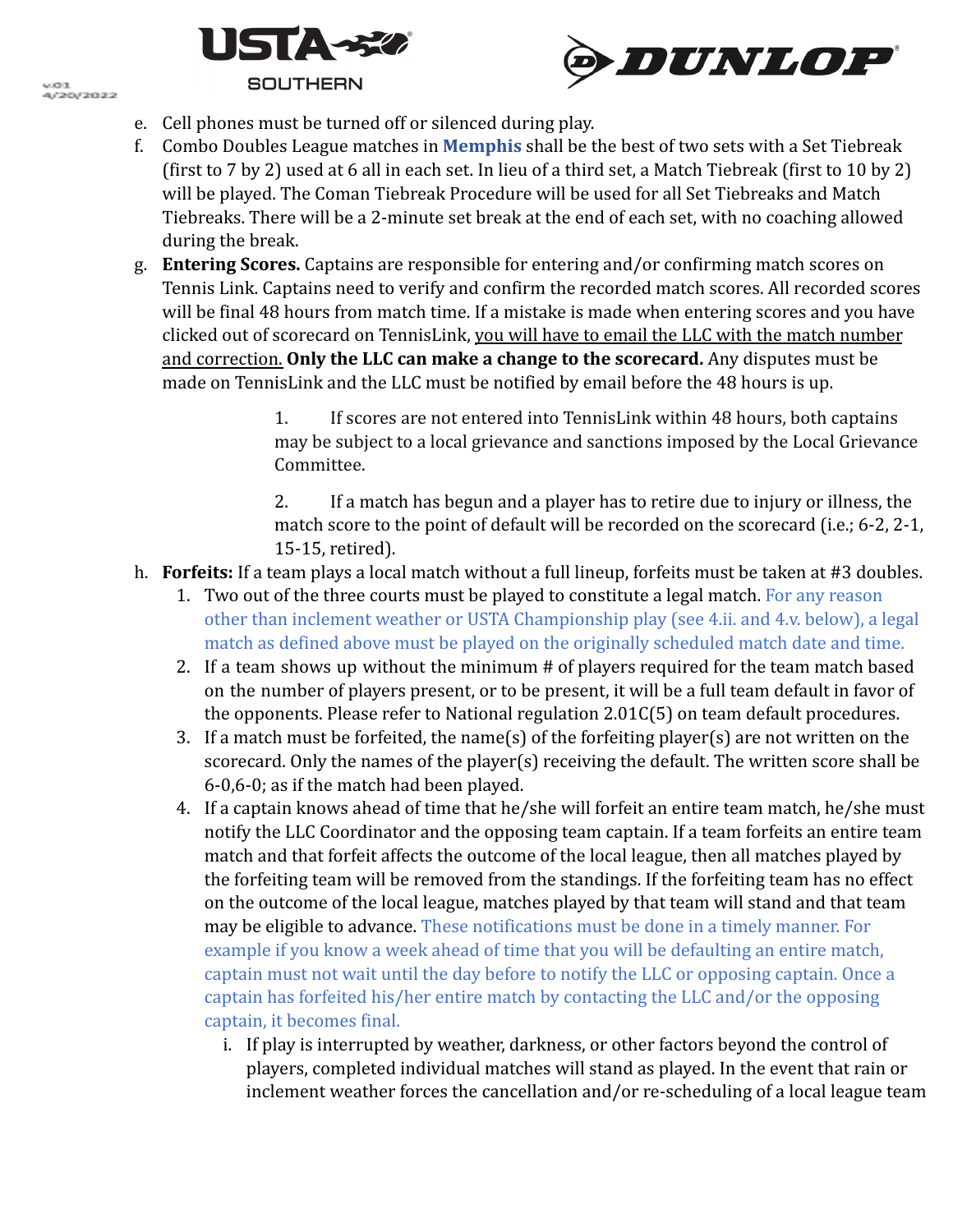



match, the line-up would stand only for those positions that had already started (first service attempt) their match. All other positions, even those that were in warm-up may be changed including defaulted courts.

- ii. An inclement weather reschedule due to rain, snow, ice, darkness or temperatures (below 40 degrees or above 95 degrees) becomes official if courts or conditions are unplayable for more than 40 minutes during the two hour block matches are scheduled to be played. The temperature needs to be confirmed in real time on weather.com website or its app. The heat rule became effective in Memphis July 6, 2020. Regarding temperature below 40 degrees or above 95 degrees, play may take place if BOTH captains agree. If no facility supervisor is present to determine if courts are playable, the team captains are to jointly make the decision. If captains are not able to reach one another to confirm ahead of time if a match is eligible for inclement weather reschedule, the teams must go to the courts and be ready to play.
- iii. If match play has already begun and the match is rained out (or meets the criteria in above regulation), all points, games, and sets played at the time the match is rained out will count. Make-up matches will resume at the point they are ceased and may be played on an alternate surface if both captains agree. The players on the court should make note of the score, including who is serving and all the other matters concerning the match.
- iv. If a make up match is required, the two team captains shall agree on a date for the make up match. The individual courts do not have to be made up at the same time or place. Once the captains have agreed on a match date and time, that date and time is official and is not to be changed unless due to inclement weather (see rules outlined above). The new date, time and location should be emailed to [laurahuss@memphista.com](mailto:laurahuss@memphista.com) by both team captains. The match must be completed and scores entered within 14 days of the *originally scheduled* match date (but no later than the state league play deadline for matches later in the season – see chart on page one). If captains cannot agree on a date, the match will automatically be scheduled for 5:00 p.m. on the  $14<sup>th</sup>$  day after the originally scheduled date. If the home facility cannot host, an alternate site will be used and the home team will be responsible for court costs. If that match is rained out, the match will be played on the following day at 5:00 p.m. and so on and so forth until the match is completed. No exceptions. Note, rainouts that occur the last week/weekend of league play will need to be scheduled immediately by the LLC to ensure that they are completed by the state league play deadlines.
- v. Play may be necessary during Southern Sectionals or other USTA sanctioned event. A team that has at least 3 players of the NTRP level that are playing in a USTA Championship may reschedule their match. The three players must register and attend the Championship to be eligible to reschedule their match. The captain of the team that needs to reschedule must notify the opposing team at least 7 days prior to the scheduled match. Once both captains agree to a rescheduled date and time, that becomes the new official match time and may not be rescheduled unless inclement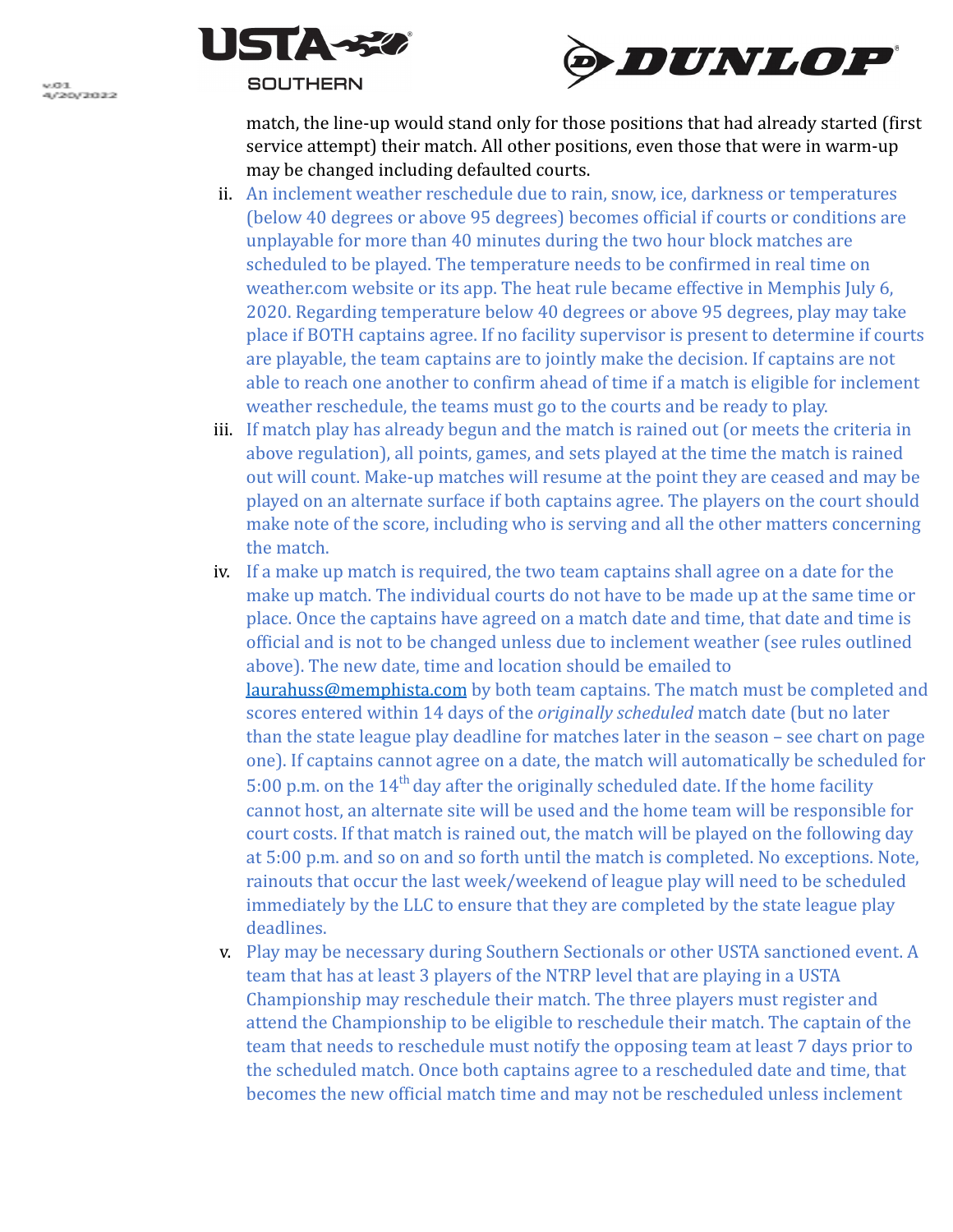



w.GCL ......<br>4/20/2012

> weather rules come into play. All matches must be completed by local and state deadlines.

- VI. **In the event of a tie in league standings,** the tie will be broken by the first of the procedures listed below.
	- 1. Individual Matches. Winner of the most individual matches in the entire competition.
	- 2. Head-to-head. Winner of head-to-head match.
	- 3. Sets. Loser of the fewest number of sets.
	- 4. Games. Loser of the fewest number of games
	- 5. Game Winning Percentage: Total games won divided by total games played.
	- 6. If two teams are still tied for first place after Game Winning Percentage, then the LLC will schedule a one team playoff match to be held between the tied teams prior to the end of a league deadline.

## **VII. Championships**

- **1.** Players who qualify to advance to a USTA Tennessee Combo Doubles Championship may advance on more than one team within an age group only if they are different NTRP levels, and the player must have qualified separately for each team. **No accommodations for scheduling will be made at any Championship for teams with players that may be competing on two or more teams during a championship.**
- 2. In order to be eligible to play for a team at the USTA Tennessee Combo Doubles Championships, a player must have played at least one match for that team during the local league season. *Defaults received do count toward advancement.* A retired match counts for all players.
- 3. If there is only one team registered in a local league at a specific level, that team may advance directly to the USTA Tennessee Combo Doubles Championship.
	- a. Players must play in at least one local or state championship match in order to advance to the USTA Southern Combo Doubles Sectional Championships.
	- b. Teams competing in the **Memphis** Local Leagues must play in facilities that reside within the defined area. **Memphis** defines itself as the counties of Shelby, Lauderdale, Tipton and Fayette.
	- c. The number of teams advancing from **Memphis** is determined by the chart below: